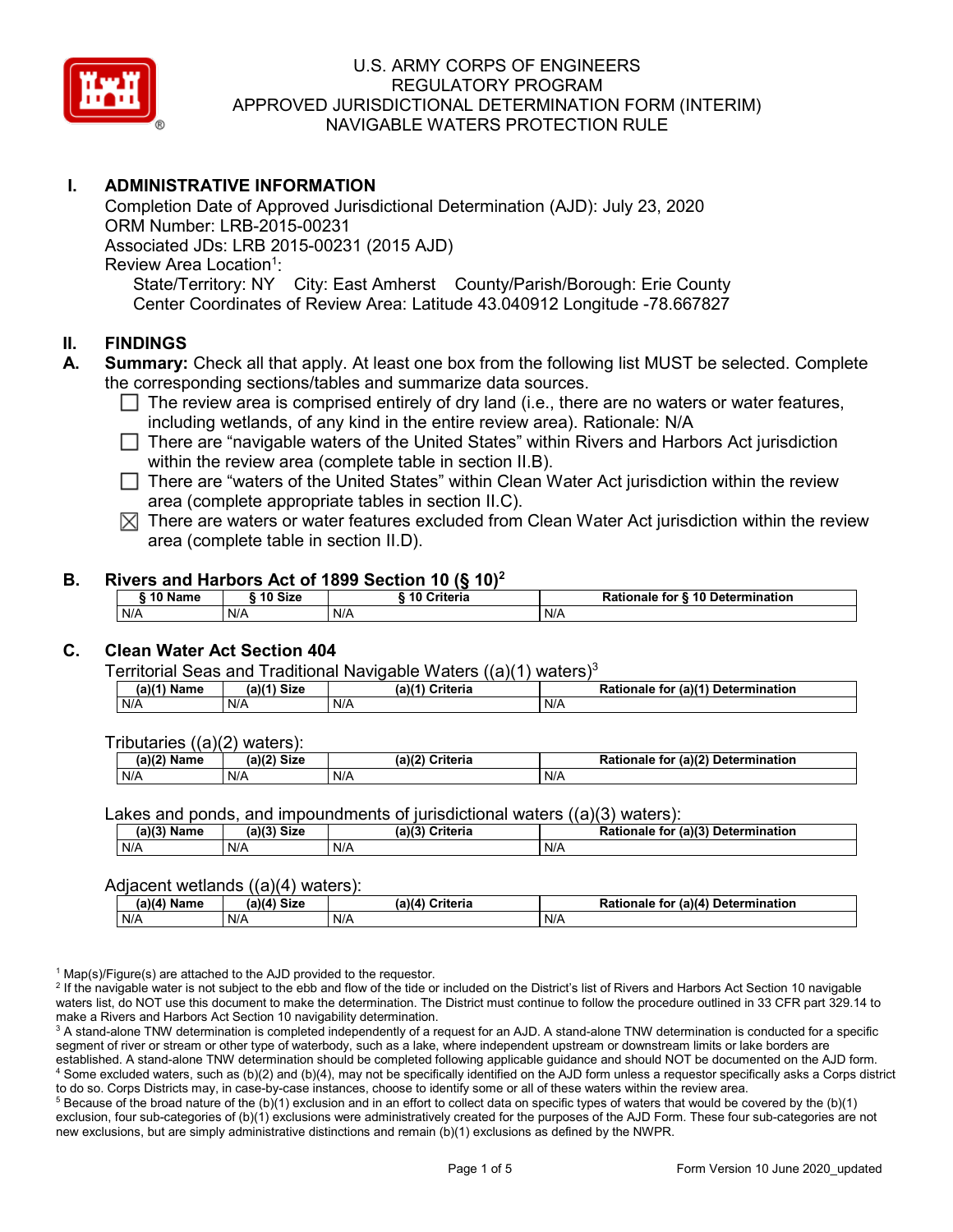

# **D. Excluded Waters or Features**

Excluded waters  $((b)(1) - (b)(12))^4$ :

| <b>Exclusion Name</b> | <b>Exclusion Size</b> | Exclusion <sup>5</sup>      | <b>Rationale for Exclusion Determination</b>                                                                                                                                                                                                                                                                                                                                                                                                                                                                                                                                                                                                                                                                                                                                                                                                                                                                                                                                                                                                                                                                                                                                                                                                                                                                                                                                                                                   |
|-----------------------|-----------------------|-----------------------------|--------------------------------------------------------------------------------------------------------------------------------------------------------------------------------------------------------------------------------------------------------------------------------------------------------------------------------------------------------------------------------------------------------------------------------------------------------------------------------------------------------------------------------------------------------------------------------------------------------------------------------------------------------------------------------------------------------------------------------------------------------------------------------------------------------------------------------------------------------------------------------------------------------------------------------------------------------------------------------------------------------------------------------------------------------------------------------------------------------------------------------------------------------------------------------------------------------------------------------------------------------------------------------------------------------------------------------------------------------------------------------------------------------------------------------|
| Wetland 1A            | $1.16$ acres          | (b)(1) Non-adjacent wetland | Wetland 1A has expanded from the extent originally<br>delineated in support of the DA permit issued for the<br>subdivision in 1999 (LRB 1999-01616). The wetland is<br>bounded to the north by a man made berm which<br>separates it from a mitigation wetland constructed for<br>the 1999 permit (Wetland 2, which is outside the review<br>area). There is no direct hydrologic surface connection<br>through or over the man-made berm via an artificial<br>feature in a typical year between Wetland 1 and<br>Wetland 2. The site is bounded to the south by<br>Hearthstone Drive. To the east and west are developed<br>residential lots, which are raised above the grade of the<br>review area and appear to consist entirely of upland.<br>Evidence from on-site observations and available<br>online resources indicates that an off-site wetland that<br>begins in the back of the lot to the east of the review<br>area. This off-site wetland is on property to which the<br>Corps does not have access. Based upon Corps site<br>visit on 14 July 2020, Wetland 1A is separated from this<br>off-site wetland by an artificial barrier (raised area<br>apparently created for vehicle access); no artificial<br>structure was observed between Wetland 1A and the<br>off-site wetland that could allow for a direct hydrologic<br>surface connection through or over the artificial barrier<br>in a typical year. |
|                       |                       |                             | Wetland 1A does not abut any (a)(1)-(a)(3) water. The<br>nearest potential $(a)(1)-(a)(3)$ water would be a<br>drainage ditch to the east (previously determined to be<br>non-jurisdictional). Wetland 1A does not abut this<br>feature.<br>Wetland 1A is not inundated by any $a(1)$ - $a(3)$ water. As<br>indicated above, there is no evidence to indicate that<br>the drainage ditch inundates any part of Wetland 1A<br>during a typical year. The drainage ditch is<br>approximately 420' from Wetland 1A.<br>Wetland 1A, as indicated above, is not separated from<br>an adjacent wetland by a natural berm or feature. The<br>area on all four sides of Wetland 1A have been                                                                                                                                                                                                                                                                                                                                                                                                                                                                                                                                                                                                                                                                                                                                           |
|                       |                       |                             | manipulated by grading and development.<br>Wetland 1A is separated from potential adjacent<br>wetlands by manmade features. However, there is no<br>indication in any of the existing resources or onsite                                                                                                                                                                                                                                                                                                                                                                                                                                                                                                                                                                                                                                                                                                                                                                                                                                                                                                                                                                                                                                                                                                                                                                                                                      |

 $1$  Map(s)/Figure(s) are attached to the AJD provided to the requestor.

<sup>2</sup> If the navigable water is not subject to the ebb and flow of the tide or included on the District's list of Rivers and Harbors Act Section 10 navigable waters list, do NOT use this document to make the determination. The District must continue to follow the procedure outlined in 33 CFR part 329.14 to make a Rivers and Harbors Act Section 10 navigability determination.

<sup>3</sup> A stand-alone TNW determination is completed independently of a request for an AJD. A stand-alone TNW determination is conducted for a specific segment of river or stream or other type of waterbody, such as a lake, where independent upstream or downstream limits or lake borders are established. A stand-alone TNW determination should be completed following applicable guidance and should NOT be documented on the AJD form. <sup>4</sup> Some excluded waters, such as (b)(2) and (b)(4), may not be specifically identified on the AJD form unless a requestor specifically asks a Corps district to do so. Corps Districts may, in case-by-case instances, choose to identify some or all of these waters within the review area.

 $5$  Because of the broad nature of the (b)(1) exclusion and in an effort to collect data on specific types of waters that would be covered by the (b)(1) exclusion, four sub-categories of (b)(1) exclusions were administratively created for the purposes of the AJD Form. These four sub-categories are not new exclusions, but are simply administrative distinctions and remain (b)(1) exclusions as defined by the NWPR.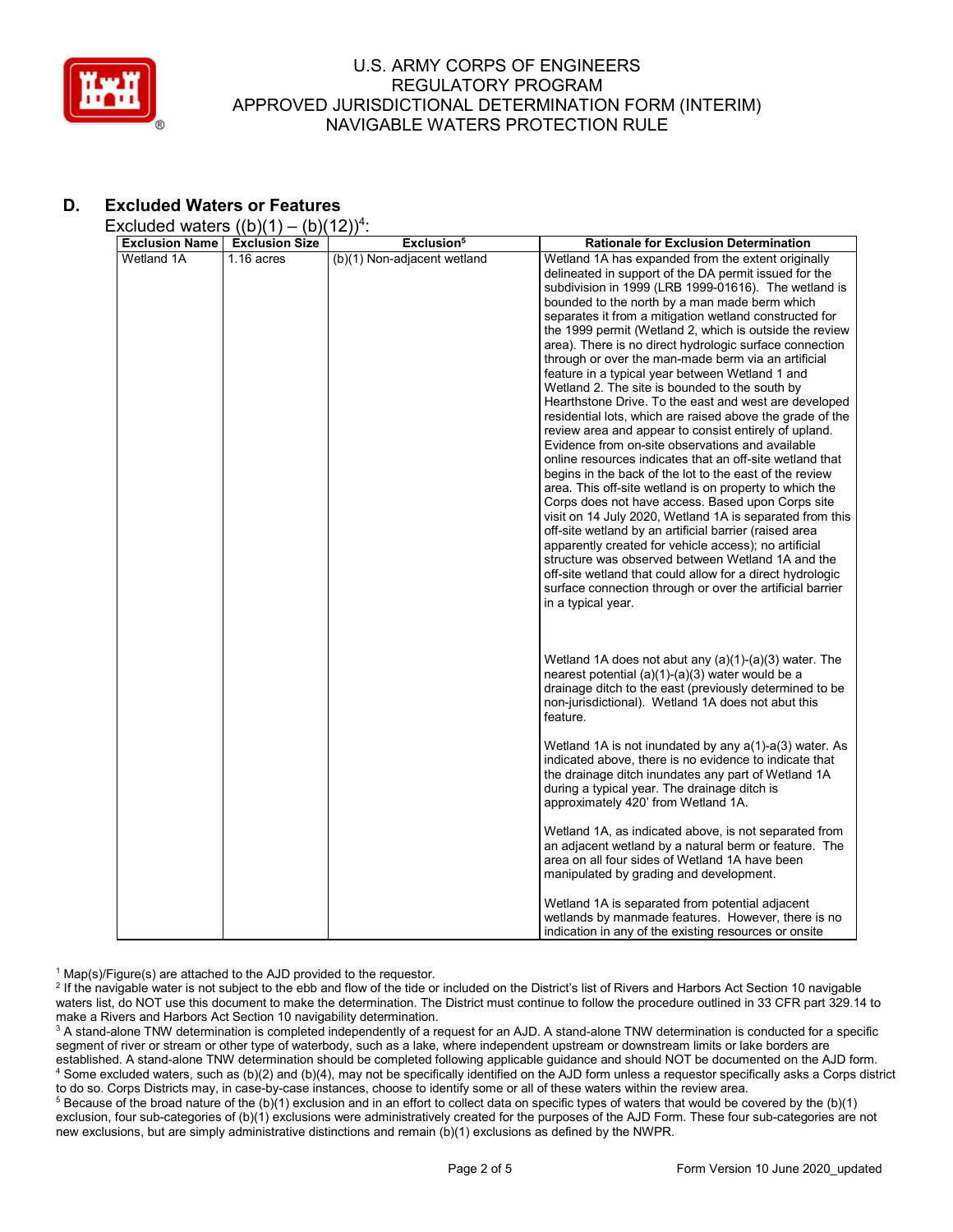

|  | I observations that any artificial structure exists between<br>l Wetland 1AA and the other wetlands that could allow |
|--|----------------------------------------------------------------------------------------------------------------------|
|  | for a direct hydrologic surface connection through or                                                                |
|  | lover the artificial barrier in a typical year.                                                                      |

# **III. SUPPORTING INFORMATION**

- **A. Select/enter all resources** that were used to aid in this determination and attach data/maps to this document and/or references/citations in the administrative record, as appropriate.
	- **\_X\_** Information submitted by, or on behalf of, the applicant/consultant: *Delineation letter from* 
		- **\_** *Wilson Environmental Dated April 15, 2015.*
	- This information *is* sufficient for purposes of this AJD. Rationale:

**\_\_\_** Data sheets prepared by the Corps: *Title(s) and/or date(s).*

- **\_X\_** Photographs: *Google Earth images 9/2009, 10/2011, 7/2013, 6/2014, 6/2015, 9/2015, 5/2016,*  **\_** *10/2016, 3/2017, 9/2018*
- **\_X\_** Corps Site visit(s) conducted on: *Date(s).4/24/2015 10/15/2015, and 7/14/2020.*
- **\_ \_X\_** Previous Jurisdictional Determinations (AJDs or PJDs): *January 2016 LRB 2015-00231*
- **\_ \_X\_** Antecedent Precipitation Tool: *provide detailed discussion in Section III.B.*
- **\_ \_X\_** USDA NRCS Soil Survey: *USDA Web Soil Survey* **\_** *[\(https://websoilsurvey.nrcs.usda.gov/app/\)](https://websoilsurvey.nrcs.usda.gov/app/) Accessed 15 JUL 2020*
- **\_X\_** USFWS NWI maps: *Clarence Center, NY (ORM data, accessed 15 JUL 2020)*
- **\_ \_X\_** USGS topographic maps: *Clarence Center, NY 1:24000 (ORM data, accessed 15 JUL 2020)* **\_**

### **Other data sources used to aid in this determination:**

| Data Source (select) | Name and/or date and other relevant information                                     |
|----------------------|-------------------------------------------------------------------------------------|
| <b>USGS Sources</b>  |                                                                                     |
| <b>USDA Sources</b>  |                                                                                     |
| <b>NOAA Sources</b>  | $N/A$ .                                                                             |
| CorpsMap ORM Map     | USACE ORM Federal USGS 24K Quad Layer accessed 17JUL2020                            |
| Lavers               |                                                                                     |
| State/Local wetland  | NYS Wetland Map (NYSDEC Environmental Resource Mapper website accessed 17 JUL 2020) |
| inventory maps       | https://gisservices.dec.ny.gov/gis/erm/                                             |
| <b>Other Sources</b> | $N/A$ .                                                                             |

**Typical year assessment(s):** The APT pulls precipitation data from NOAA's Daily Global Historical Climatology Network. The APT evaluates normal precipitation conditions based on the three 30-day periods preceding the observation date. For each period, a weighted condition value is assigned by determining

 $1$  Map(s)/Figure(s) are attached to the AJD provided to the requestor.

<sup>&</sup>lt;sup>2</sup> If the navigable water is not subject to the ebb and flow of the tide or included on the District's list of Rivers and Harbors Act Section 10 navigable waters list, do NOT use this document to make the determination. The District must continue to follow the procedure outlined in 33 CFR part 329.14 to make a Rivers and Harbors Act Section 10 navigability determination.

<sup>&</sup>lt;sup>3</sup> A stand-alone TNW determination is completed independently of a request for an AJD. A stand-alone TNW determination is conducted for a specific segment of river or stream or other type of waterbody, such as a lake, where independent upstream or downstream limits or lake borders are established. A stand-alone TNW determination should be completed following applicable guidance and should NOT be documented on the AJD form. <sup>4</sup> Some excluded waters, such as (b)(2) and (b)(4), may not be specifically identified on the AJD form unless a requestor specifically asks a Corps district to do so. Corps Districts may, in case-by-case instances, choose to identify some or all of these waters within the review area.

 $5$  Because of the broad nature of the (b)(1) exclusion and in an effort to collect data on specific types of waters that would be covered by the (b)(1) exclusion, four sub-categories of (b)(1) exclusions were administratively created for the purposes of the AJD Form. These four sub-categories are not new exclusions, but are simply administrative distinctions and remain (b)(1) exclusions as defined by the NWPR.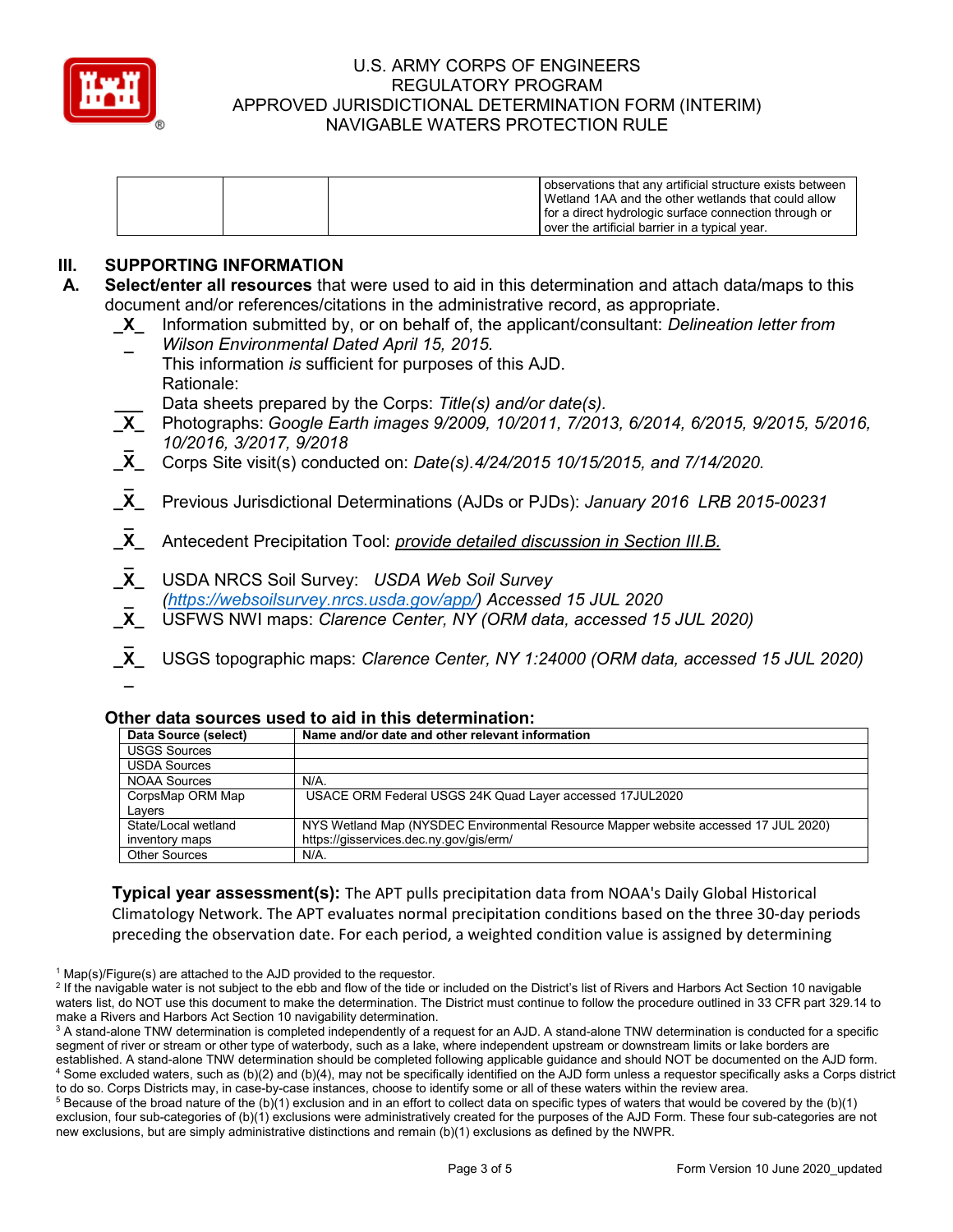

whether the 30-day precipitation total falls within, above, or below the 70<sup>th</sup> and 30<sup>th</sup> percentiles for totals from the same date range over the preceding 30 years. The APT then makes a determination of "normal," "wetter than normal," or "drier than normal" based on the condition value sum. The APT also displays results generated via the Palmer Drought Severity Index and the University of Delaware WebWIMP. The attached table summarizes the APT results for each aerial photograph reviewed. None of the photographs showed any evidence that the drainage ditch flooded into Wetland 1A. It is notable that none of the images were from dryer than normal conditions, and two of the images were from wetter than normal conditions. The geographic region single point. The weather station used was Buffalo, NY. The typical year assessment is primarily needed for this JD to assess whether or not the drainage ditch has the potential to inundate Wetland 1A. The most telling of the results would be the 9/1/2009 date, as the sample is both during the wet season, but also during a time had exceptionally high precipitation (approximately 1.37X the 70<sup>th</sup> percentile value). There is no indication of inundation anywhere near the location of Wetland 1A. In addition, the aerial from this date shows the access road/separation at the back of the lot to where Wetland 1A eventually expands.

On July 14, 2020 a site visit was made and confirmed the presence of the barrier/separation between Wetland 1A and the wetland to the east. There was no indication of a direct surface water connection over or through the barrier. The APT tool indicated that the conditions were normal for this time of year (dry season), but there had been substantial rainfall in the 48 hours before the site visit.

| Latitude | Longitude Date | Image Source PDSI Value | <b>PDSI Class</b>      | Season    | <b>ARC Score Antecedent Precip Condition</b> |
|----------|----------------|-------------------------|------------------------|-----------|----------------------------------------------|
| 43.04091 | $-78.6678$     | 9/1/2009 Google Earth   | 3.36 Severe wetness    | Wet Seasd | 16 Wetter than Normal                        |
| 43.04091 | $-78.6678$     | 10/1/2011 Google Earth  | 3.41 Severe wetness    | Wet Seasd | 14 Normal Conditions                         |
| 43.04091 | $-78.6678$     | 7/1/2013 Google Earth   | 2.04 Moderate wetness  | Dry Seaso | 18 Wetter than Normal                        |
| 43.04091 | $-78.6678$     | 6/1/2014 Google Earth   | 2.98 Moderate wetness  | Dry Seaso | 14 Normal Conditions                         |
| 43.04091 | $-78.6678$     | 6/1/2015 Google Earth   | 1.71 Mild wetness      | Dry Seaso | 11 Normal Conditions                         |
| 43.04091 | $-78.6678$     | 9/1/2015 Google Earth   | 1.6 Mild wetness       | Wet Seasd | 14 Normal Conditions                         |
| 43.04091 | $-78.6678$     | 5/1/2016 Google Earth   | -1.44 Mild drought     | Wet Seasd | 13 Normal Conditions                         |
| 43.04091 | $-78.6678$     | 10/1/2016 Google Earth  | 0.81 Incipient wetness | Wet Seasd | 13 Normal Conditions                         |
| 43.04091 | $-78.6678$     | 3/1/2017 Google Earth   | 1.22 Mild wetness      | Wet Seasd | 12 Normal Conditions                         |
| 43.04091 | $-78.6678$     | 9/1/2018 Google Earth   | 0.78 Incipient wetness | Wet Seasd | 10 Normal Conditions                         |
| 43.04091 | $-78.6678$     | 9/1/2018 Site visit     | Mild wetness           | Dry Seaso | 14 Normal Conditions                         |

**B. Additional comments to support AJD: The USGS Map (ORM) showed no wetlands at the project site. A wetland area is shown to the south, but there is no corresponding connection shown between this wetland and any tributary to a navigable water. The NWI wetland map (ORM) shows a large palustrine, emergent wetland in the vicinity of the project area, but also shows no connection between the wetland and any tributary to a navigable water. The drainage ditch is not shown on either the USGS or NWI maps. The soils maps show the entire project area to** 

 $1$  Map(s)/Figure(s) are attached to the AJD provided to the requestor.

<sup>&</sup>lt;sup>2</sup> If the navigable water is not subject to the ebb and flow of the tide or included on the District's list of Rivers and Harbors Act Section 10 navigable waters list, do NOT use this document to make the determination. The District must continue to follow the procedure outlined in 33 CFR part 329.14 to make a Rivers and Harbors Act Section 10 navigability determination.

<sup>&</sup>lt;sup>3</sup> A stand-alone TNW determination is completed independently of a request for an AJD. A stand-alone TNW determination is conducted for a specific segment of river or stream or other type of waterbody, such as a lake, where independent upstream or downstream limits or lake borders are established. A stand-alone TNW determination should be completed following applicable guidance and should NOT be documented on the AJD form. <sup>4</sup> Some excluded waters, such as (b)(2) and (b)(4), may not be specifically identified on the AJD form unless a requestor specifically asks a Corps district to do so. Corps Districts may, in case-by-case instances, choose to identify some or all of these waters within the review area.

 $5$  Because of the broad nature of the (b)(1) exclusion and in an effort to collect data on specific types of waters that would be covered by the (b)(1) exclusion, four sub-categories of (b)(1) exclusions were administratively created for the purposes of the AJD Form. These four sub-categories are not new exclusions, but are simply administrative distinctions and remain (b)(1) exclusions as defined by the NWPR.